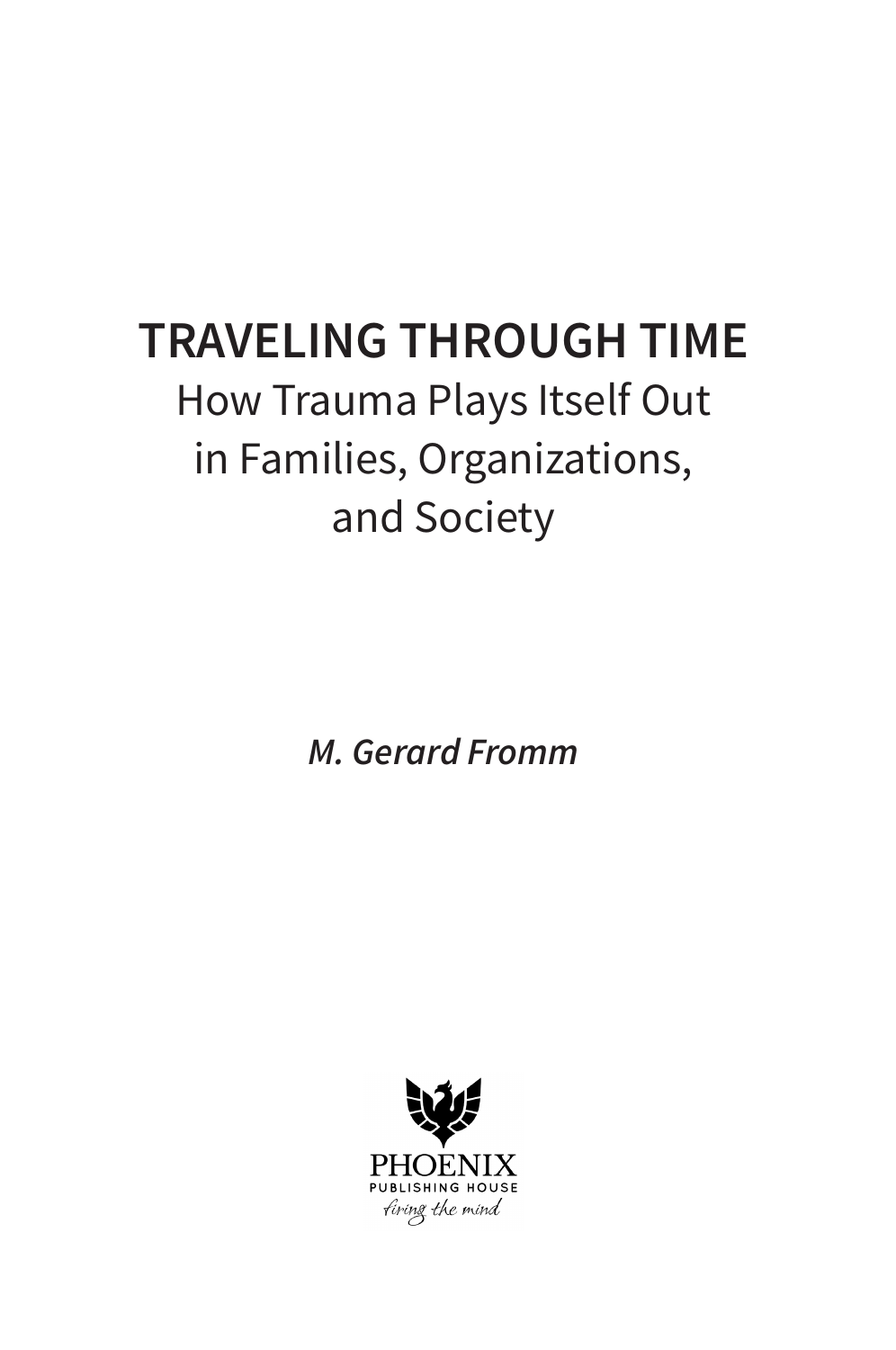First published in 2022 by Phoenix Publishing House Ltd 62 Bucknell Road Bicester Oxfordshire OX26 2DS

Copyright © 2022 by M. Gerard Fromm

The right of M. Gerard Fromm to be identified as the author of this work has been asserted in accordance with §§ 77 and 78 of the Copyright Design and Patents Act 1988.

All rights reserved. No part of this publication may be reproduced, stored in a retrieval system, or transmitted, in any form or by any means, electronic, mechanical, photocopying, recording, or otherwise, without the prior written permission of the publisher.

British Library Cataloguing in Publication Data

A C.I.P. for this book is available from the British Library

ISBN-13: 978-180013-025-8

Typeset by Medlar Publishing Solutions Pvt Ltd, India



www.firingthemind.com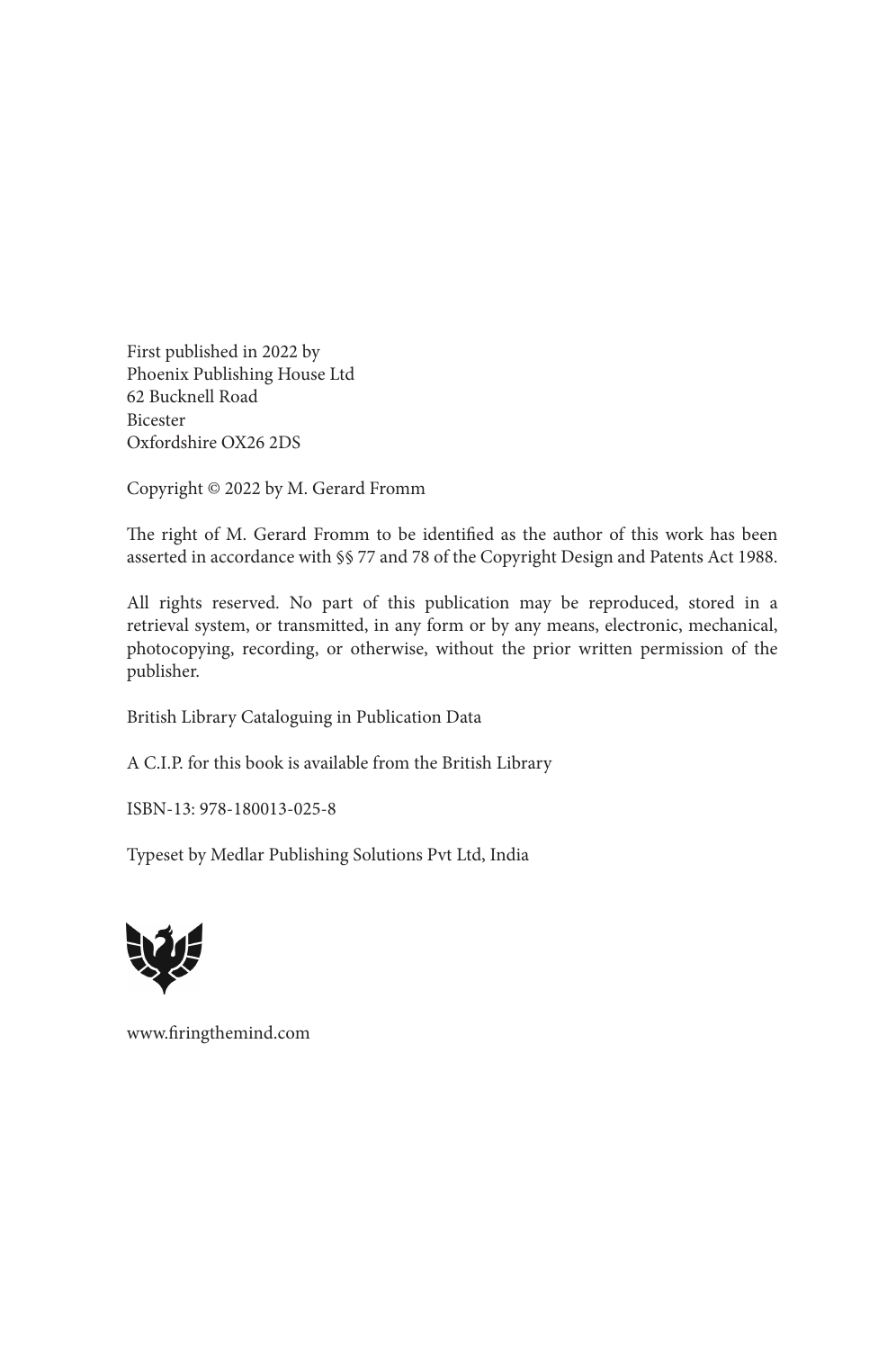*For*

*Maryjane*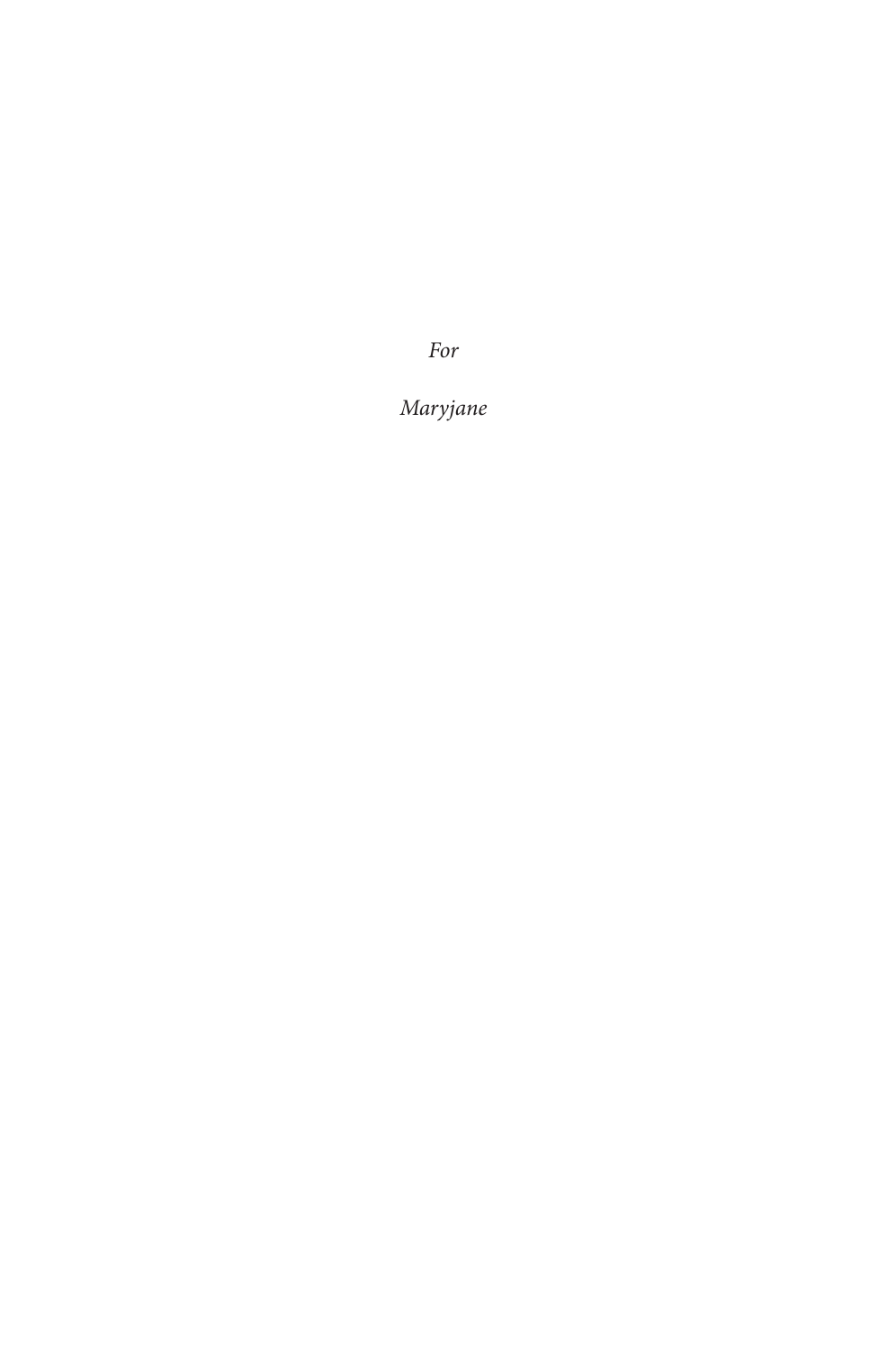## **Contents**

| Acknowledgments                                    | Xİ.  |
|----------------------------------------------------|------|
| Permissions                                        | xiii |
| About the author                                   | xvii |
| <b>INTRODUCTION</b>                                |      |
| Traveling through time                             | xix  |
| PROLOGUE                                           |      |
| Of whom shall we speak? Psychoanalysis and dignity | xxix |
| Part I<br>Trauma in families                       |      |
| <b>CHAPTER 1</b>                                   |      |
| Fear of breakthrough: the transmission of trauma   | 3    |
| <b>CHAPTER 2</b>                                   |      |
| Walking into the wild: traumatic disillusionment   |      |
| and identity crisis                                | 15   |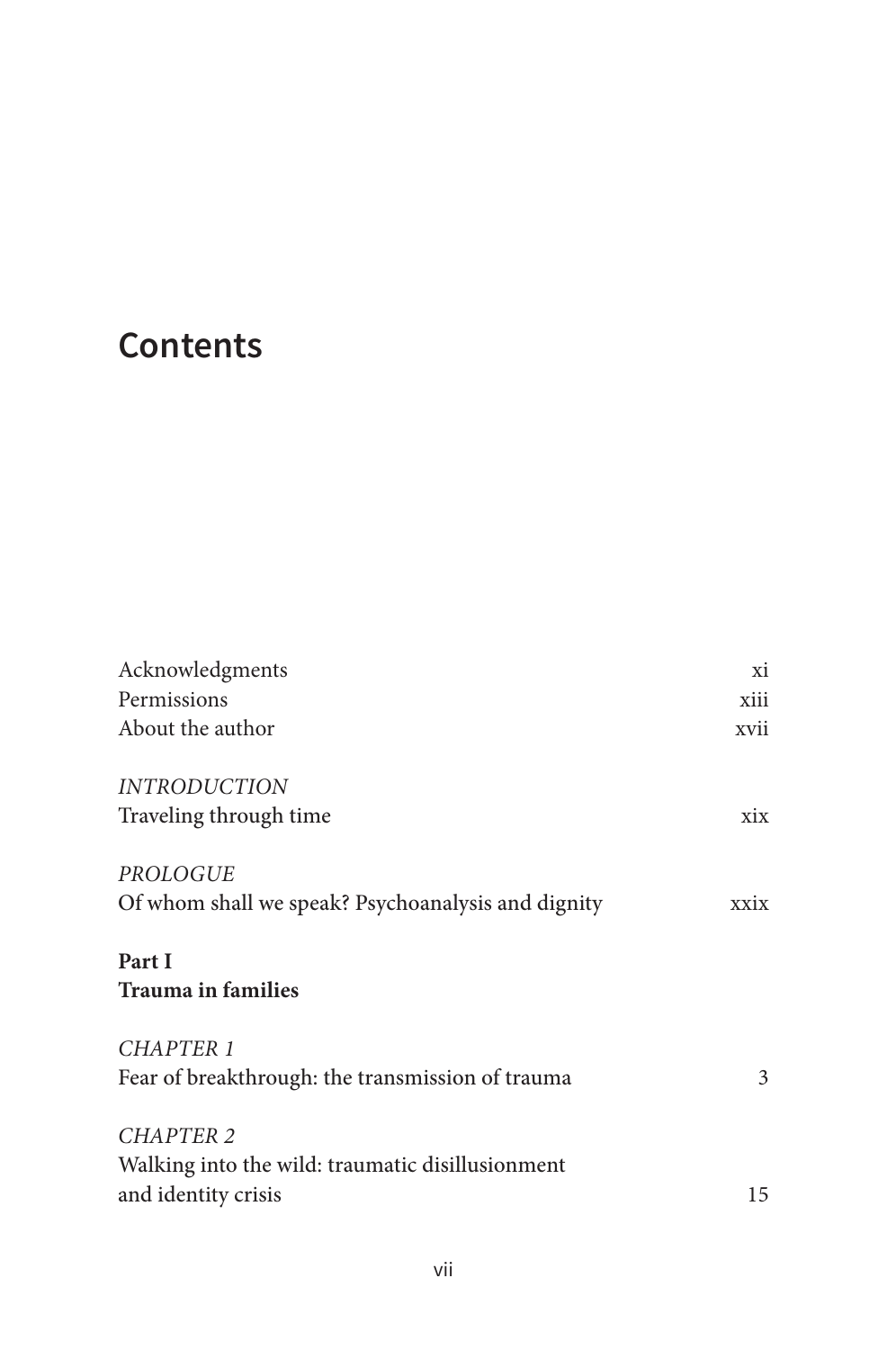viii CONTENTS

| <b>CHAPTER 3</b>                                                                 |     |
|----------------------------------------------------------------------------------|-----|
| A way of looking at trauma: Erik Erikson and the<br>"cogwheeling" of life cycles | 25  |
|                                                                                  |     |
| Part II                                                                          |     |
| Trauma in organizations                                                          |     |
| <b>CHAPTER 4</b>                                                                 |     |
| Minding the gap: the problem of college suicide                                  | 41  |
| <b>CHAPTER 5</b>                                                                 |     |
| Potential space and organizational trauma                                        | 55  |
| <b>CHAPTER 6</b>                                                                 |     |
| On the mantelpiece: organizational trauma in plain sight                         | 73  |
| Part III                                                                         |     |
| Trauma in society                                                                |     |
| <b>CHAPTER 7</b>                                                                 |     |
| National nightmare: the legacy of perpetrator trauma                             | 93  |
| <b>CHAPTER 8</b>                                                                 |     |
| The cure for depression is jihad: a case study                                   | 109 |
| <b>CHAPTER 9</b>                                                                 |     |
| Sky of tears: clinical work after 9/11                                           | 125 |
| <b>CHAPTER 10</b>                                                                |     |
| The day I died: combat trauma and moral injury                                   | 141 |
| <b>CHAPTER 11</b>                                                                |     |
| We don't speak of fear: large-group identity and chosen trauma                   | 159 |
| <b>CHAPTER 12</b>                                                                |     |
| The stones speak: historical trauma and cultural healing                         | 173 |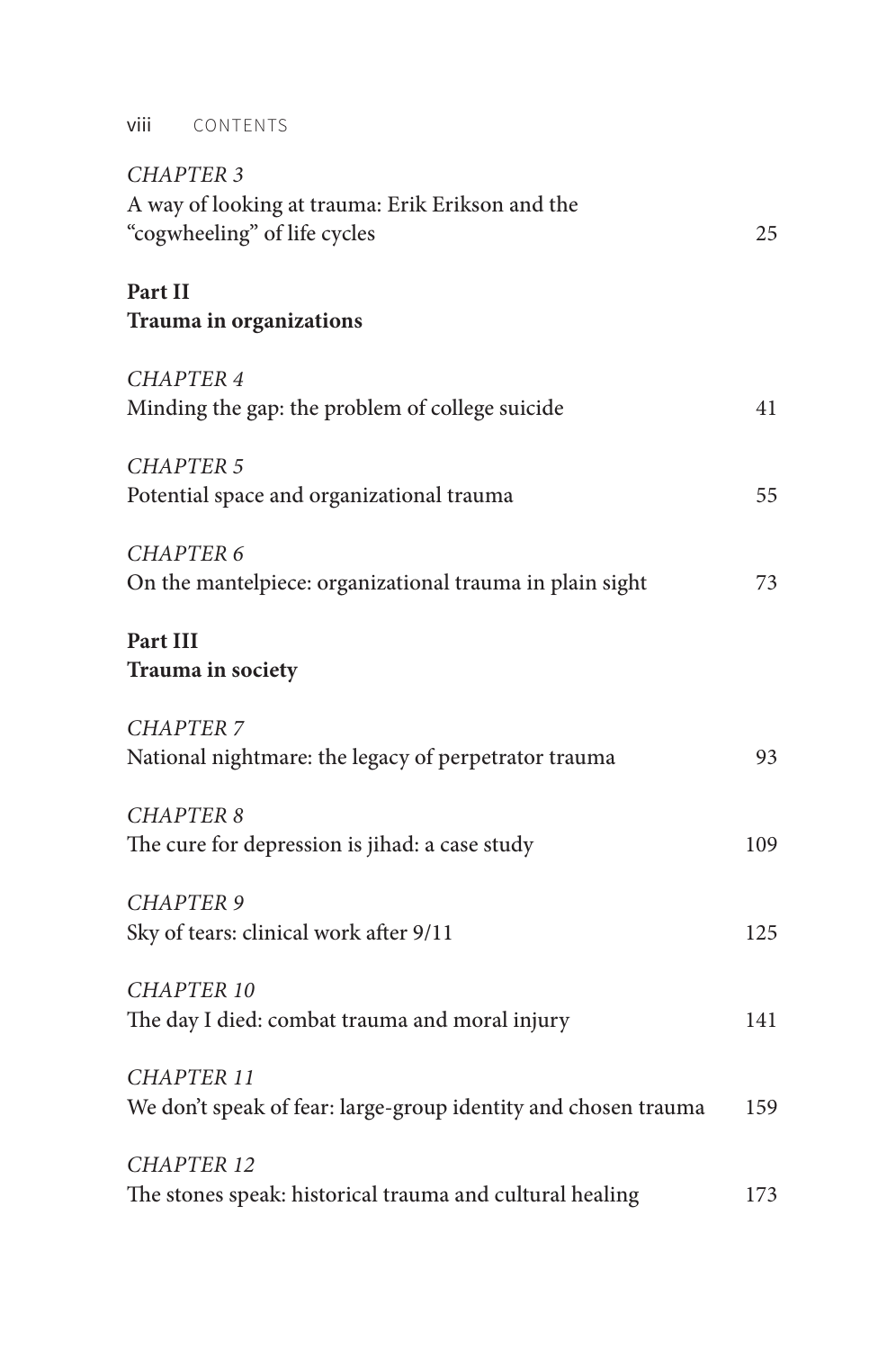| CONTENTS                                                             | ix  |
|----------------------------------------------------------------------|-----|
| CHAPTER 13                                                           |     |
| Traveling through time: a group intervention in Northern Ireland 185 |     |
| AFTERWORD                                                            |     |
| When there are so many: two moments during the pandemic              | 199 |
| <b>EPILOGUE</b>                                                      |     |
| Anna Freud's drapes                                                  | 211 |
| References                                                           | 216 |
| Index                                                                | 227 |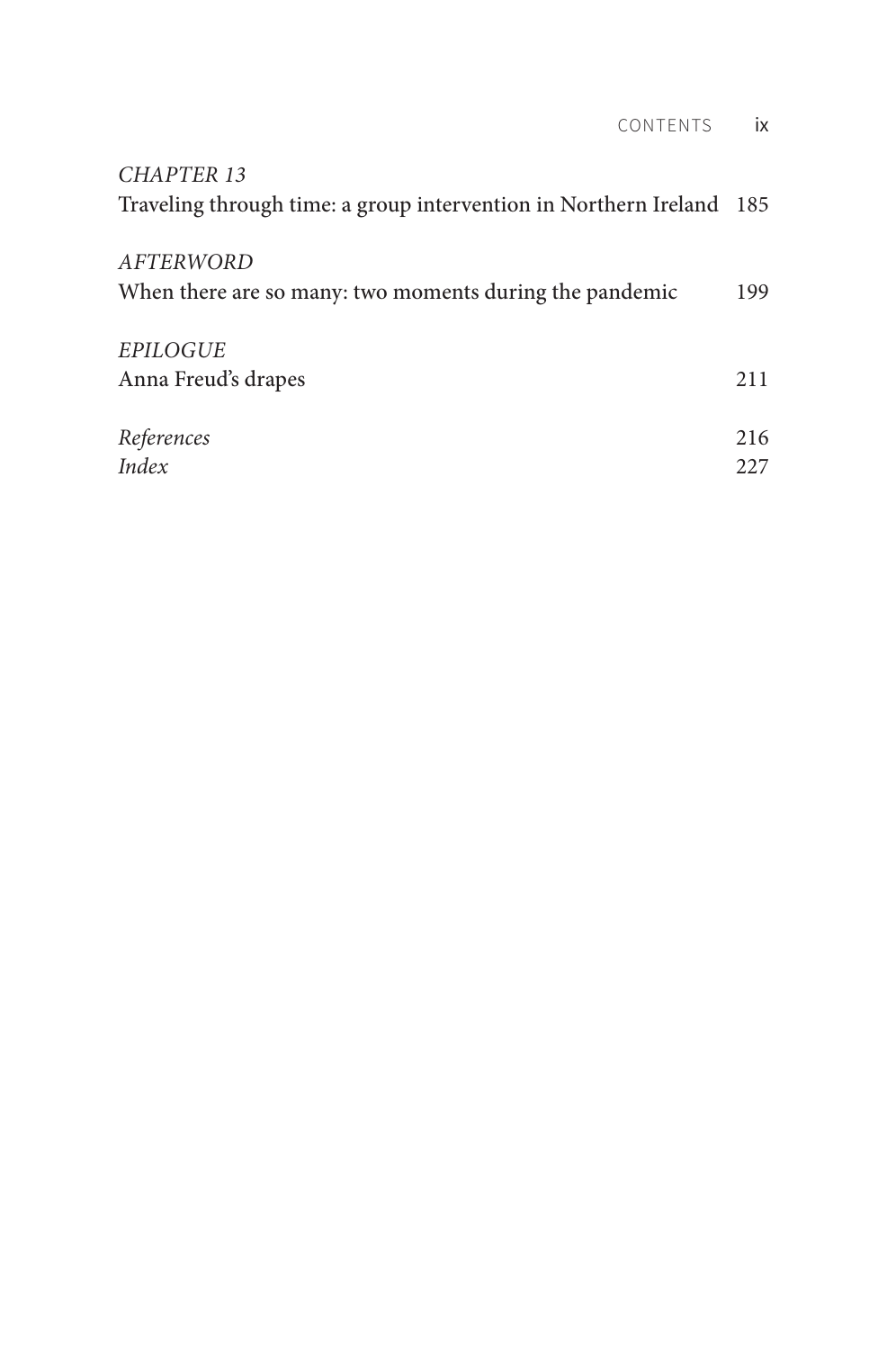#### **Acknowledgments**

The travels—intellectual, emotional, and literal—that this book represents have involved far too many people to acknowledge here. I trust they know how fortunate I feel to have worked with all of them. Basically, this is a book about the Erikson Institute of the Austen Riggs Center. That "of" is important because the interdisciplinary learning of the former is, as the reader shall see, intrinsically linked to the clinical work of the latter. So, let me acknowledge the two parts of this one incredible institution, first by thanking the patients and their families for joining us in the intimate, difficult work of treatment, and then by thanking Ed Shapiro for his vision and leadership in creating the Erikson Institute, Jim Sacksteder for his steady, loving support of it, and Jane Tillman, its current director, for nurturing it so imaginatively before and during the pandemic.

Many others have contributed to the Institute over the years, and thereby to this volume: Kai Erikson, Tom Kohut, and Kim Leary, board leaders who energetically encouraged this work; Mary Carswell and Dan Schwartz, who invented the Erikson Scholar Program; Donna Elmendorf, John Miner, and John Santopietro, whose contributions are reflected in Part II; and a host of Erikson Scholars, including Diane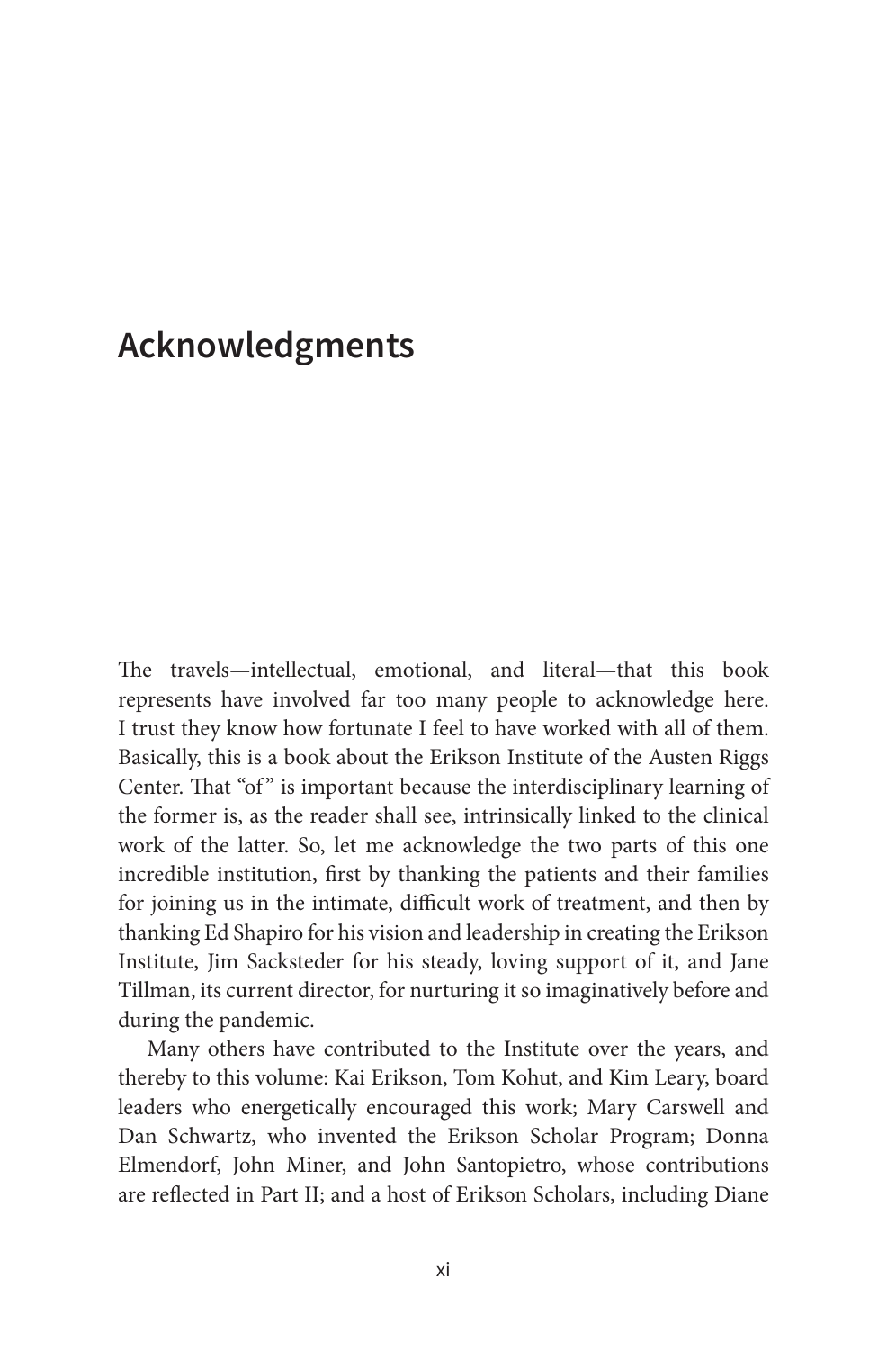O'Donoghue, Yuko Okamoto, and Jessica Stern, who collaborated with me on some of the following chapters. A number of others offered advice and comments on parts of the text, including Lee Watroba, program manager of the Erikson Institute, Angela Sowa and Chuck Brandes of the Psychoanalytic Institute of Northern California, and International Dialogue Initiative friends, Lord John Alderdice, Robi Friedman, Frank Ochberg, Ford Rowan, Regine Scholz, and Lydia Wilson.

I am especially grateful to my friend and colleague, Vamık Volkan, who founded the International Dialogue Initiative during his tenure as Senior Erikson Scholar. Vamık's intrepid desire to understand groups in conflict has brought him to troubled places all over the world, and his willingness to commit himself to that work, to empathize with both sides, and to tell their stories in writing has made him a model for all of his students, including me.

Of course, behind everything is Erik Erikson, as foundation and inspiration. The Introduction and subsequent chapters take up his importance to the field of human development and to the Erikson Institute. Here let me simply say that it has been an honor of a lifetime to have worked with—and through the Institute, for—him.

Finally, to my fellow traveler, counselor, muse, and life partner, my wife, Maryjane, thank you for being there every step of the way. I'm so grateful to have shared these adventures with you. I love you with all my heart and dedicate this book to you.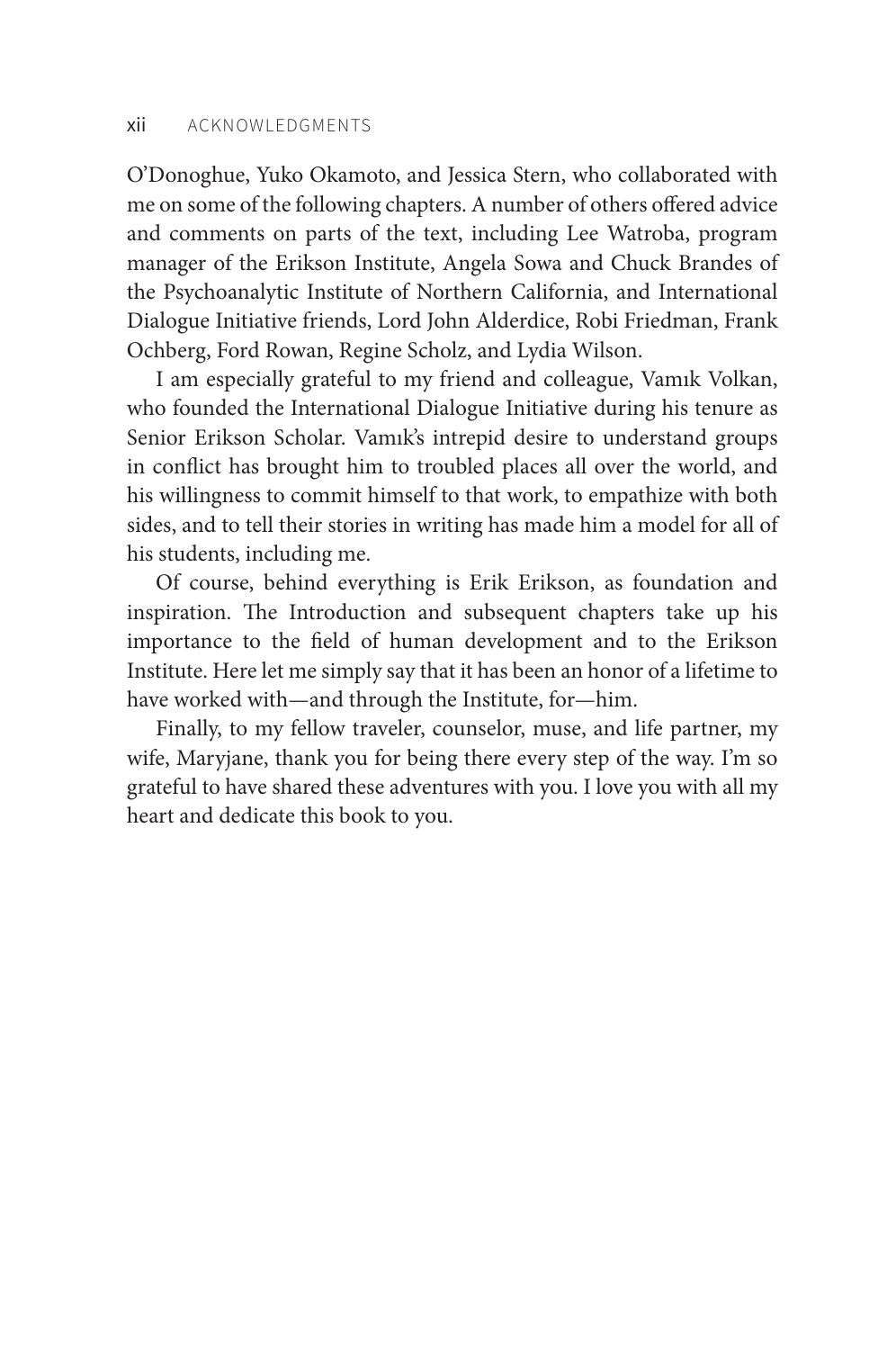### **About the author**

**M. Gerard Fromm**, PhD, is a distinguished faculty member of the Erikson Institute of the Austen Riggs Center and a fellow of the American Board and Academy of Psychoanalysis. He was the first Evelyn Stefansson Nef Director of the Erikson Institute, and directed the Therapeutic Community Program at Riggs for many years before that. Dr. Fromm has taught at, and consulted to, a number of psychoanalytic institutes across the country and has served on the faculties of the Yale Child Study Center and Harvard Medical School. He is president of the International Dialogue Initiative, an interdisciplinary group that studies the psychodynamics of societal conflict. He is also a past president of the International Society for the Psychoanalytic Study of Organizations and of the Center for the Study of Groups and Social Systems in Boston. Dr. Fromm has directed or served on the staff of Group Relations Conferences in the United States, Canada, Europe, and Israel. In addition to an independent practice of clinical and organizational consulting, he is also a partner in College Health and Counseling Services Consulting. Dr. Fromm has presented and published widely, including the edited volumes, *Lost in Transmission: Studies of Trauma across Generations; A Spirit That Impels:*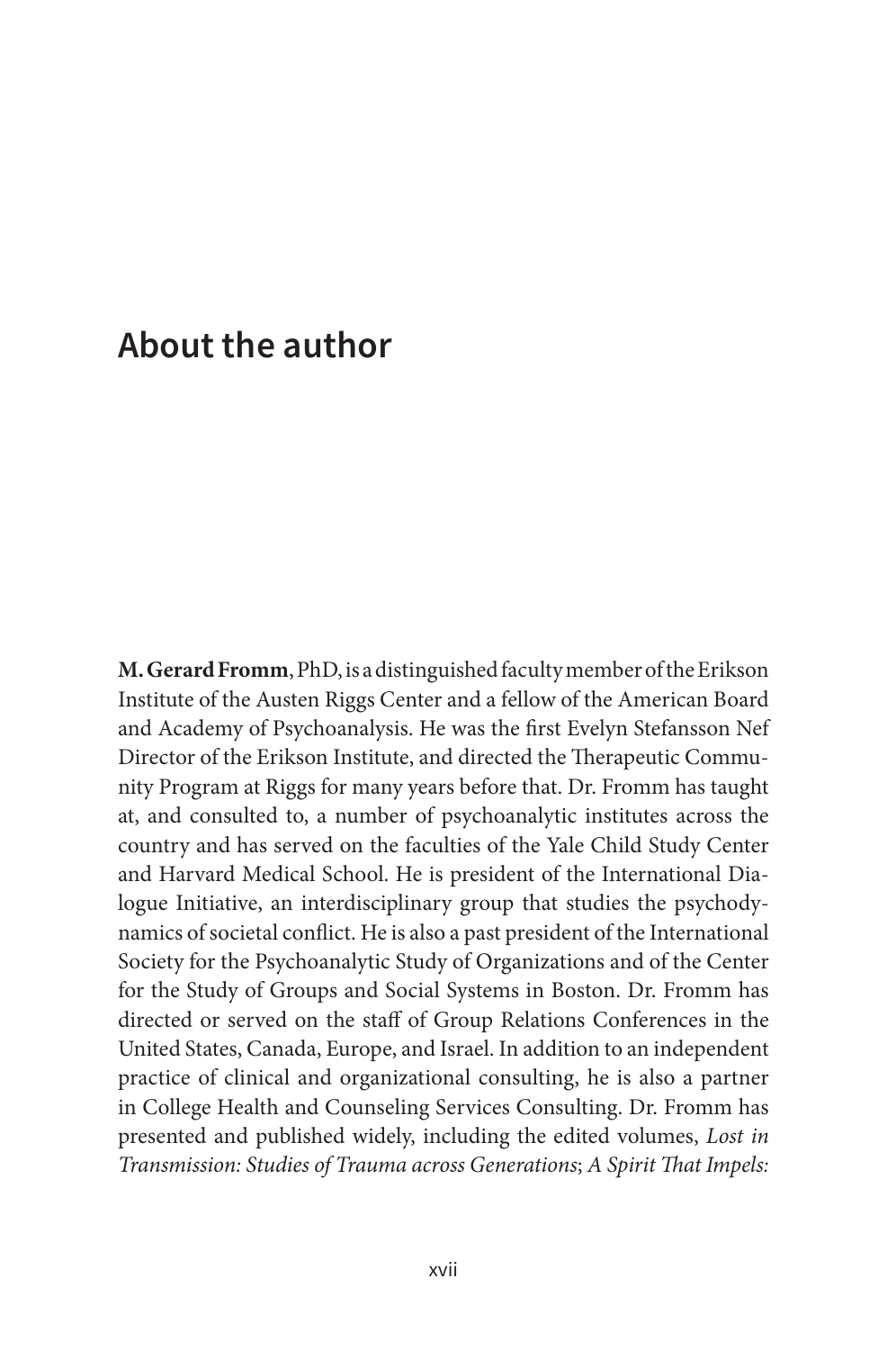#### xviii ABOUT THE AUTHOR

*Play, Creativity and Psychoanalysis*; and (with Bruce L. Smith) The *Facilitating Environment: Clinical Applications of Winnicott's Theory. He* is also the author of a book of clinical papers called *Taking the Transference, Reaching toward Dreams: Clinical Studies in the Intermediate Area.*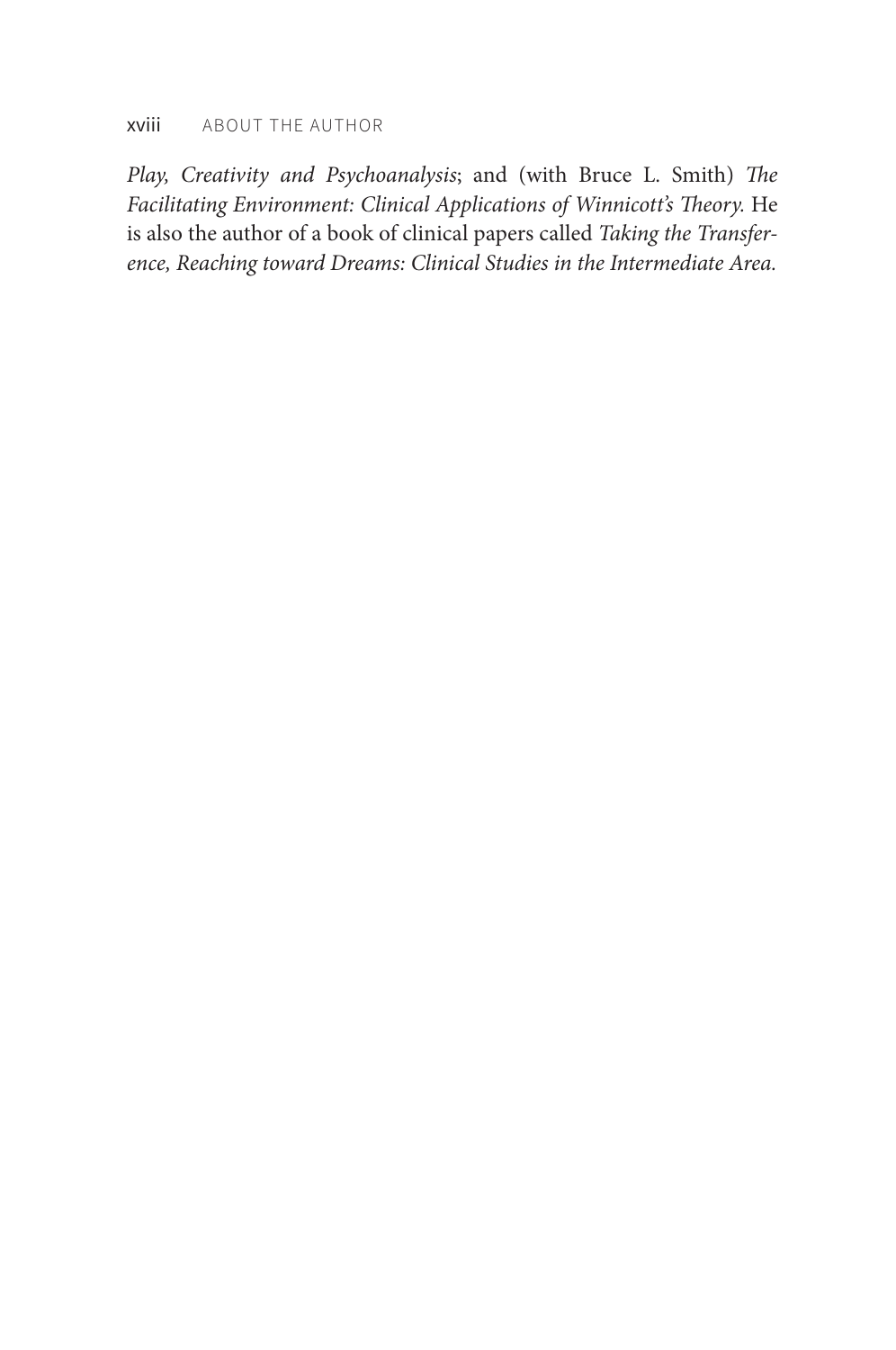#### *INTRODUCTION*

### **Traveling through time**

*"Bullets don't just travel through skin and bone.* !*ey travel through time."*

These words were tattooed onto the shoulder of a young woman whose father was shot during "The Troubles" in Northern Ireland. This wrenching, volatile, but also binding truth is the subject of this book. It's a truth about traumatic experiences that happen to a family, but also to a society and to the organizations that link these intimate units with the larger context of history and culture. It's also a truth about the way trauma plays out over time, including between generations. This book, organized in the midst of the Covid-19 crisis, is a collection of stories and reflections on this phenomenon.

Trauma is a vast subject, and there has been considerable research on its various aspects over the last several decades (Brenner, 2001; Caruth, 2014; Coates et al., 2003; Fromm, 2012a; Hamburger et al., 2020; Herman, 1992; Van der Kolk et al., 1996; to name just a few). My focus will be on stories of trauma: the conditions that lead to it, the forms it takes, the ways it affects a person's life and the lives of others, and how that fallout might be addressed. Etymologically, trauma is a *wound*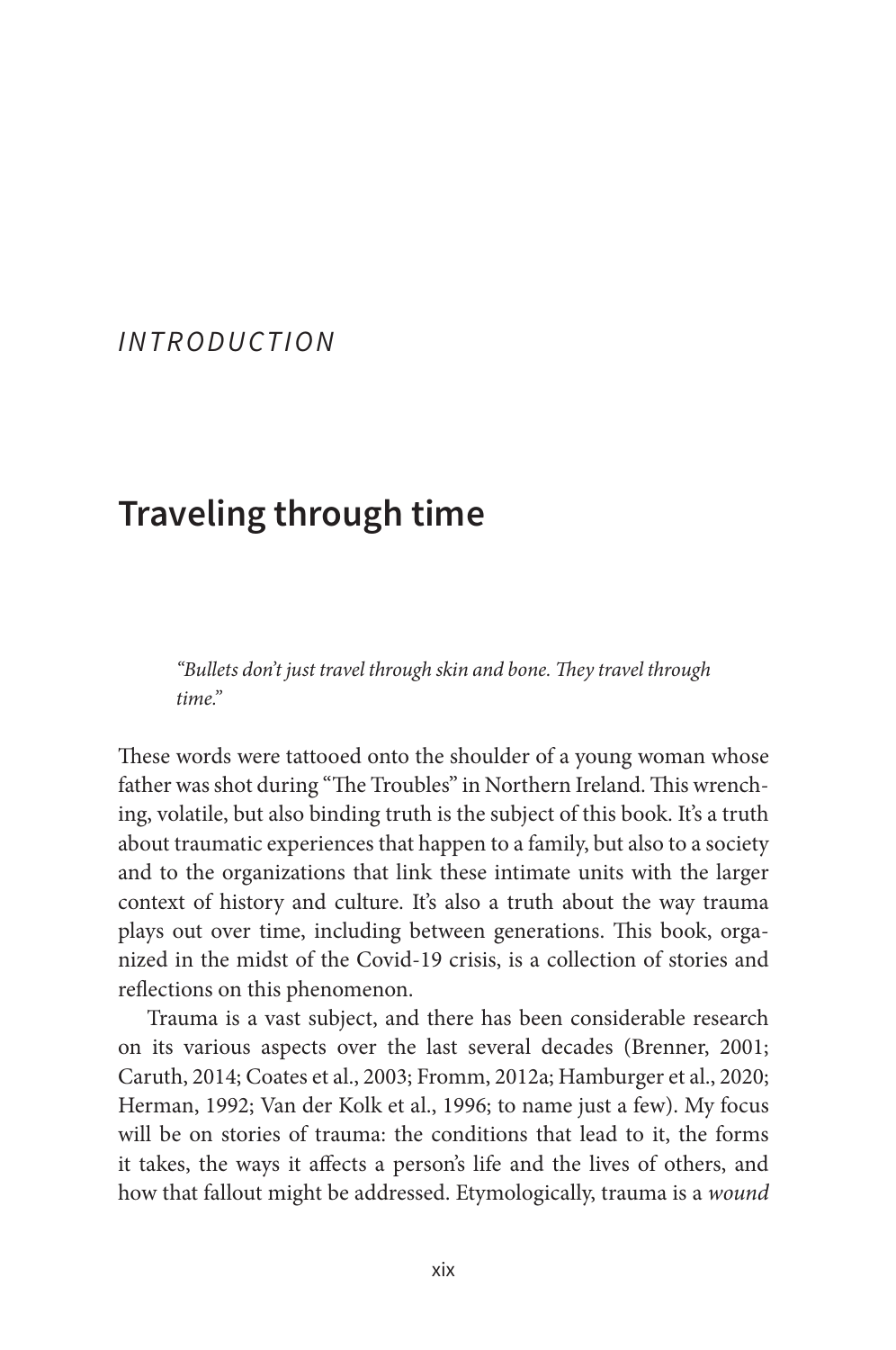to an organism, a puncturing of the physical, but also the psychological "skin" or boundary that protects inside from outside. When Freud took up the study of trauma, he described the "protective shield" (1920g, p. 27) parents provide for children. What makes a psychological wound traumatic is that the events leading to it are extremely powerful, existentially threatening to the core self, and happen suddenly, in a way that breaches the person's now internalized protective shield against massive overstimulation. The capacity for thought and even for feeling are overwhelmed. Instead, trauma leads to a reflexive effort to cut oneself off from the unbearable. A broader definition of trauma would also recognize the debilitating effects of cumulative traumatic stress over time, leading to sustained, self-protective warping of a person's development, to chronic self-destructive efforts at dulling the pain, and to actions that might very well traumatize others.

The stories in this book were, to some degree, gathered and certainly shaped through my experience at the Austen Riggs Center, a small psychiatric hospital in Stockbridge, Massachusetts. The treatment program is unusual in today's world; quite troubled patients are seen in intensive psychotherapy in an open therapeutic setting. The reader will learn more about this program in the chapters that follow. Suffice it to say for now that the very personal data from such intensive work, and from the breadth of activities patients and staff engage in together, are quite rare these days. Mental health professionals do not usually get to know the patient as a person in such depth, don't usually learn about the sufferings of their parents and grandparents, don't see their artistic work in the local gallery or on the local stage, and don't tend to discuss problems of living and working together in patient-led community meetings.

It is this rare and precious data that led Riggs to create the Erikson Institute, which I had the good fortune to direct for many years. Named for Erik Erikson, the Institute's job was to bring this data into dialogue with others to see what all of us could learn in the overlap of our interests. We did this in many different ways: fall conferences on subjects like war trauma and the psychological effects of social media, an annual creativity seminar, a pro bono consultation service for local human service organizations, an annual conference for college counseling centers, interdisciplinary forums, clinical workshops and, perhaps most importantly, a program of Erikson Scholars-in-Residence. We learned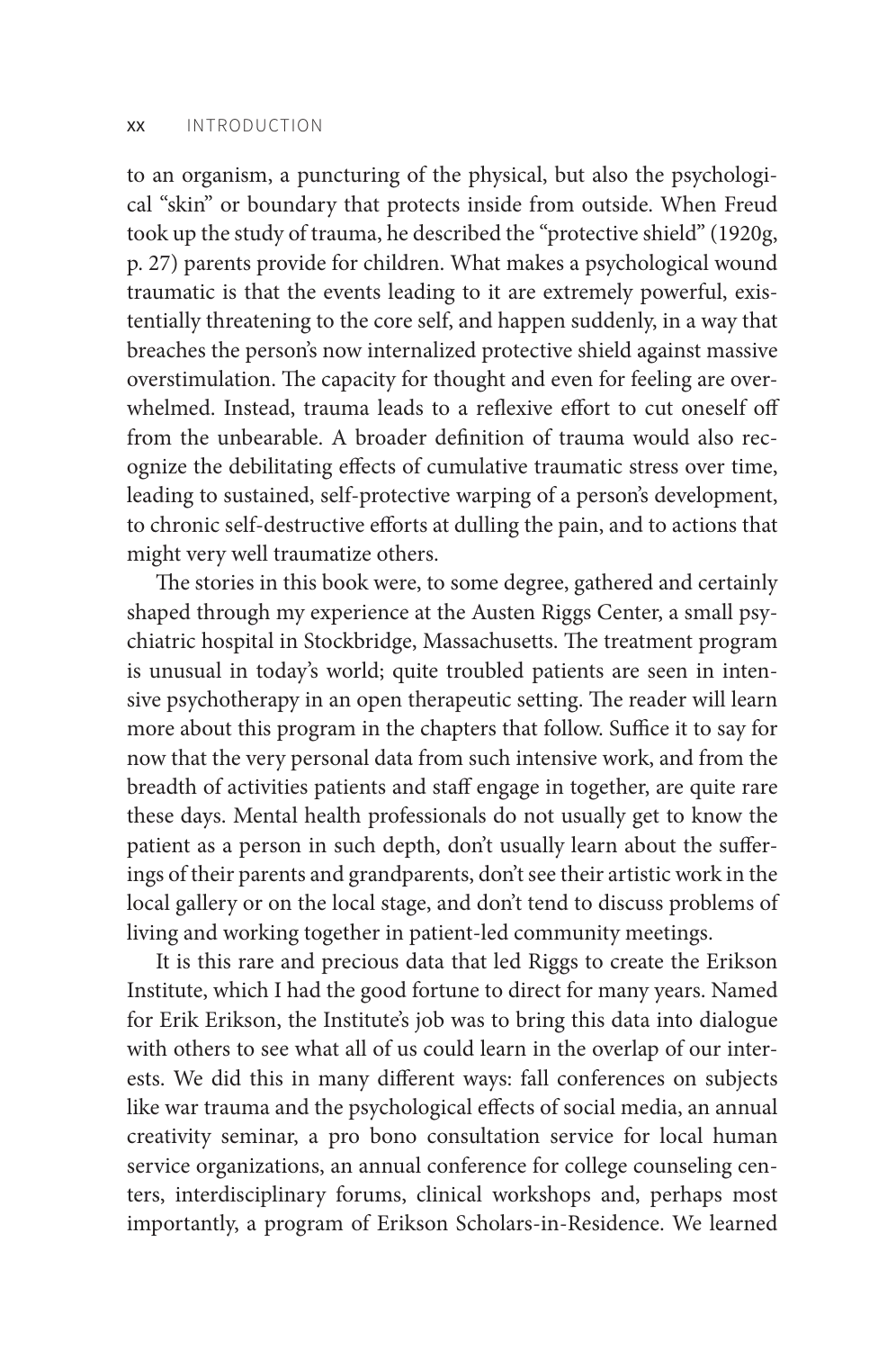from these events, and so did our partners-in-dialogue. In particular, academicians interested in psychoanalysis, who tended to be already extremely knowledgeable about its concepts, found Riggs case conferences to be transformational learning experiences; as one Erikson Scholar said, Riggs was "where the theoretical rubber meets the clinical road."

Throughout all of this, we held, as our North Star, Erikson himself, this restless, creative man who, with his own wounds from a complicated growing up and only a high school degree, became the pre-eminent developmental psychoanalyst of the mid-twentieth century. Erikson spent ten years on the staff of the Austen Riggs Center. He was a full-time clinician, but also an intellectual traveler. In a sense, while keeping one foot in the psychoanalytic consulting room, he put the other into a different discipline—history, anthropology, sociology—to see what could be learned at those intersections. His first major psycho-historical work, *Young Man Luther* (1958), was to some degree inspired and informed by his treatment of a patient at Riggs, whose breakdown, like Luther's four centuries before, occurred in the seminary.

Erikson's insight was that a child's development is not only profoundly influenced by the family context, but that that family context is profoundly influenced by its historical and sociocultural context (Erikson, 1950). And that a young person's struggle toward identity may also include influencing the next phase of that larger context, for better or worse. Witness his work on Gandhi (1969) but also on Hitler (1950), both of whose lives were shaped by the traumatic conditions—the brutality, humiliations, and pervasive losses—of their societies. The French psychoanalysts, Davoine and Gaudilliere (2004), write about how trauma associated with the "big history" plays itself out in the "little history" of ordinary families, some of whose members become the patients we see in our consulting rooms. A startling finding from their work is how often the patient's troubles have to do with how a family's traumatic history has been "cut out" (p. 61), so to speak, from the official narrative, in response to which madness becomes a research instrument for finding the truth.

This book, like an earlier one (Fromm, 2012a), grew from this clinical finding, as did three Erikson Institute conferences on the intergenerational transmission of trauma. The experience of that young woman in Northern Ireland has much to teach us, even if we don't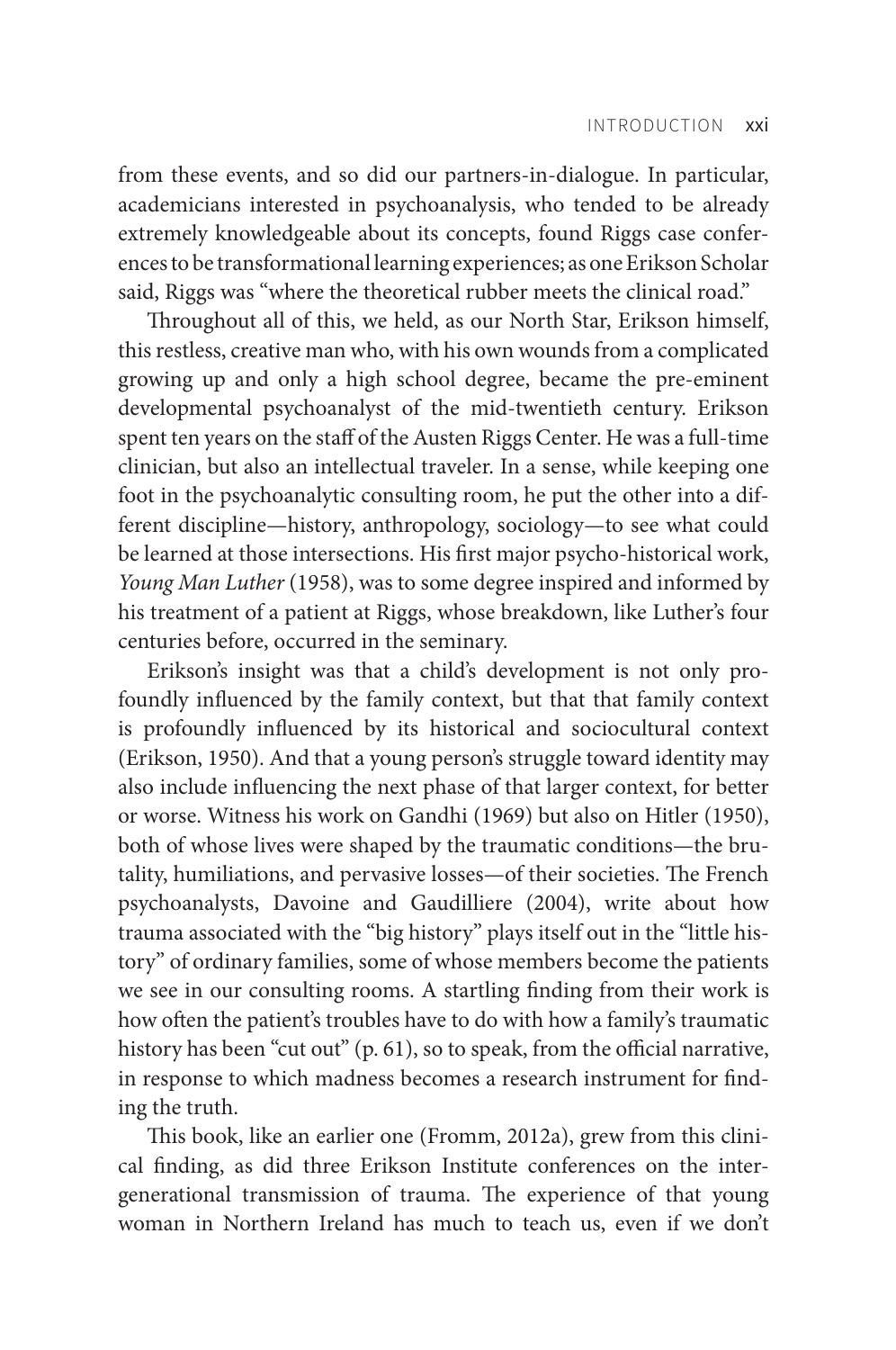necessarily recognize trauma in our own family histories. Indeed, it tends to be the fate of trauma that its effects slip below the surface when bad times have passed. "Men learn from history only that men learn nothing from history," said World War II general Francis Braceland (1946, p. 587), paraphrasing Hegel, a sentiment also documented in the work of the trauma theorist, Judith Herman (1992). There are, of course, good reasons for this: the relief people feel when the horror is over, the wish to protect other family members from their suffering, the desperate need to forget, and so on.

But sometimes, what can't be emotionally contained, thought about, or spoken in one generation is passed on, in one way or another, to the next. Sadly, in some cases, an unspoken, perhaps unspeakable truth about trauma is taken out on, and thereby *communicated*, to the next generation in action, the consequences of which can be devastating. Viewed from this angle, we see trauma and its effects all around us. In American society, "deaths of despair" from opioids and horrific explosions of violence generate enormous trauma but also spring from it. We see again and again how abuse begets abuse. And, of course, natural disasters, which often include a man-made element-like the coronavirus disease and the mismanagement of its treatment—have traumatic consequences, which may be passed along in one way or another.

The ubiquity of trauma risks diminishing its importance; if everything is traumatic, nothing really is. And indeed it's important to make distinctions. Generally speaking, the effects of trauma from natural disasters differ from trauma at the hands of other human beings. Some events that might be traumatic for one person—given that person's history and resources—might not be for another. Resilience is real and needs to be studied along with trauma. But to minimize the latter is a step in the direction of learning nothing from history, a dangerous if all too human step, as we are witnessing now in the coronavirus crisis.

Another important distinction to hold onto, as we consider the lives of families, is that between blame and responsibility. "Blaming the parents" is often an accusation leveled at the mental health profession, and sometimes therapists act in ways that seem to do just that. In my experience, this is not helpful. But the protest against blaming parents may well have become a societally supported and politically correct resistance against really looking at what happens between parents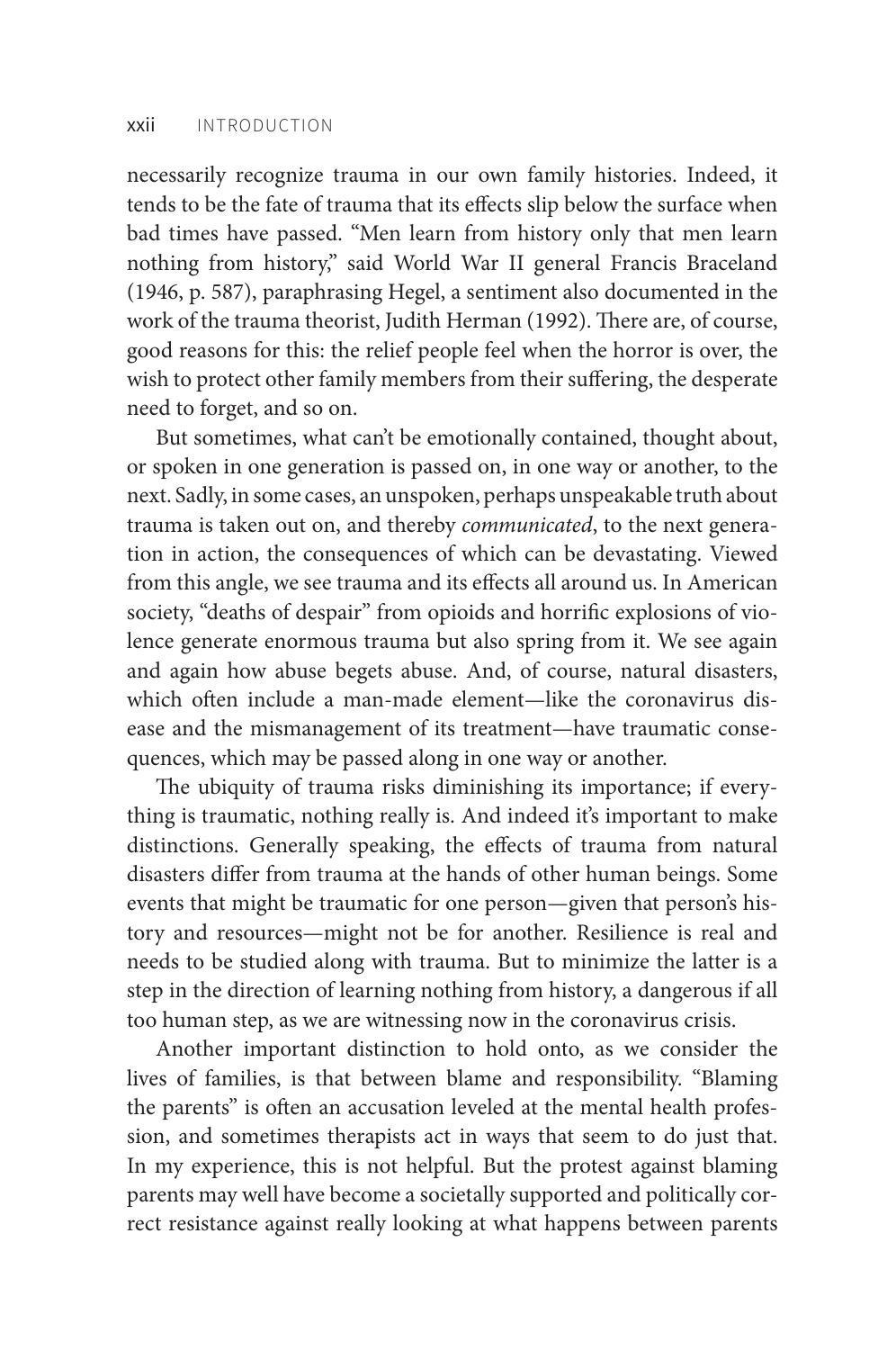and children. Nobody seriously doubts that parents affect children; in fact, parents want to and they should! That's what parenting means. Most want to take, and often want help in taking, that responsibility. But because they do, their vulnerability to guilt is enormous and their potential defensiveness understandable. Parents know they are in a position of great responsibility but they often feel bewildered about how to exercise it. Ideally, it's the role of mental health professionals to provide something—some alliance, some understanding—that helps parents do what they couldn't do before. The pediatrician-psychoanalyst, Donald Winnicott, did this for years on the BBC and in his consultation service. Perhaps, this book will also offer something in that direction for practitioners helping today's parents.

Simplistically ascribing a child's troubles to a parent's way of being is a mistake. It fails to consider that the developing child is also developing a mind, through which his or her feelings and fantasies about a parent's behavior are being processed and potentially misinterpreted. This sometimes leads to vicious circles of parent–child interaction that are hard to escape by oneself. There can certainly be exceptions, but parents are generally doing the best they can within the limitations of their resources. One of those limitations—the one this book studies—has to do with those parents who may be, unwittingly but powerfully, caught up in their own larger traumatic history, which can have serious effects on their children. From this angle, a child's behavior, sometimes their breakdown, may be an effort to break through to a larger set of truths and to something restorative for everyone. This is one of those clinical findings that the Riggs treatment program affirms again and again.

Erikson was a traveler, both intellectually and physically. This adopted son eventually found a professional home at the Austen Riggs Center, which became a home base for further travels. Erikson Institute activities brought us into contact with many travelers from other disciplines over the years, and have brought me into my own travels since then. To some degree, this book is a diary of those travels: a journal of the people I've met, what I've learned from them, and what I've found myself thinking about in response. When, in his later years, Erikson was asked how he envisioned the Erikson Institute, he made it clear that he did not want the Institute to dedicate itself to his theories, but rather to his stance: the "way of looking at things" (1950, p. 403) described above,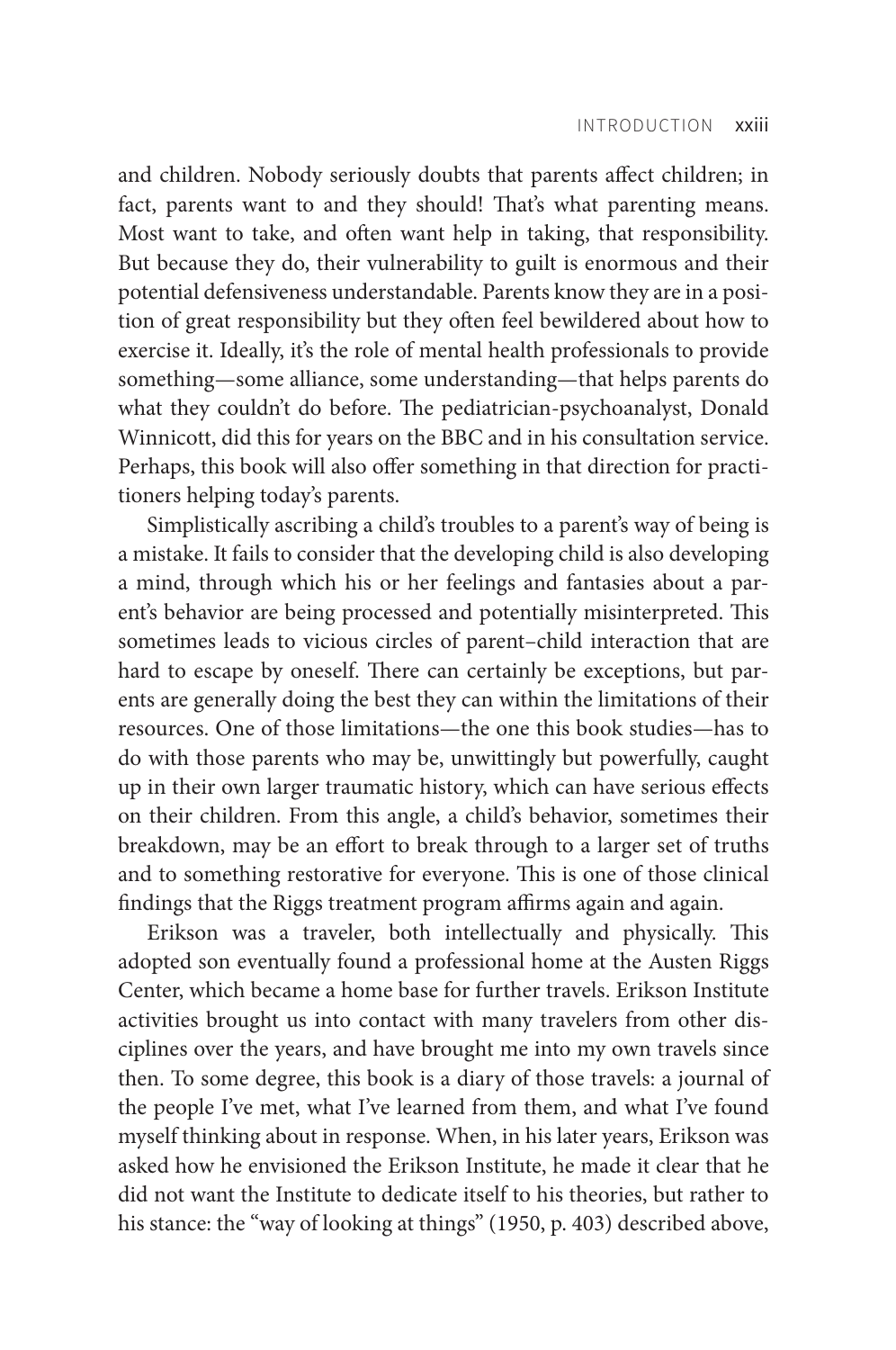to which we might add the kinds of things—in history and culture and human development—to be looked at.

This "way of looking at things" could be called "applied psychoanalysis." Even though the psychoanalytic part is no longer central to the field of mental health, ironically, its core truths have been incorporated into various disciplines and into society's thinking more broadly: that childhood is profoundly formative; that child development includes the child's relation to his body; that traumatic stress is destructive to that development—the more so the earlier it occurs; that human attachment is critical; that early relationship troubles tend to play out in later life; that people feel inner conflict; that they do things without knowing why and then resist that knowledge; and so on. Arguably one of Freud's greatest discoveries, coinciding with research occurring in the young science of psychology, was free association: that we all possess a second form of thinking—more imagistic and associative—which coexists alongside our more linear, logical, verbal thinking, and can be an enormous resource in understanding ourselves and our world.

Dreams are one example of this, and the number of articles in the popular press about dreams during the coronavirus crisis attests to another way psychoanalytic thinking is now part of the culture. Of course, the psychoanalytic task of discovering psychological meaning in human behavior no longer centers so fully on Freud's work; many other theorists, some of whom the reader will meet in this volume, have broadened and deepened his initial insights. And those who apply psychoanalysis to other fields of study are no longer happy with the word "applied"; it's too one-directional and hints at too much expertise. In my time at the Erikson Institute, we tried to maintain a stance that was curious and consultative, rather than knowing and authoritative. And whatever learning we were able to offer was repaid by the learning we received.

One extremely powerful application of psychoanalysis readers will meet in this volume is a methodology for studying organizational dynamics called Group Relations Conferences. Another is a way of studying collective anxiety called Social Dreaming (Fromm, 2000; Lawrence, 1991). Here is an example of the latter, told in a closing session of the former.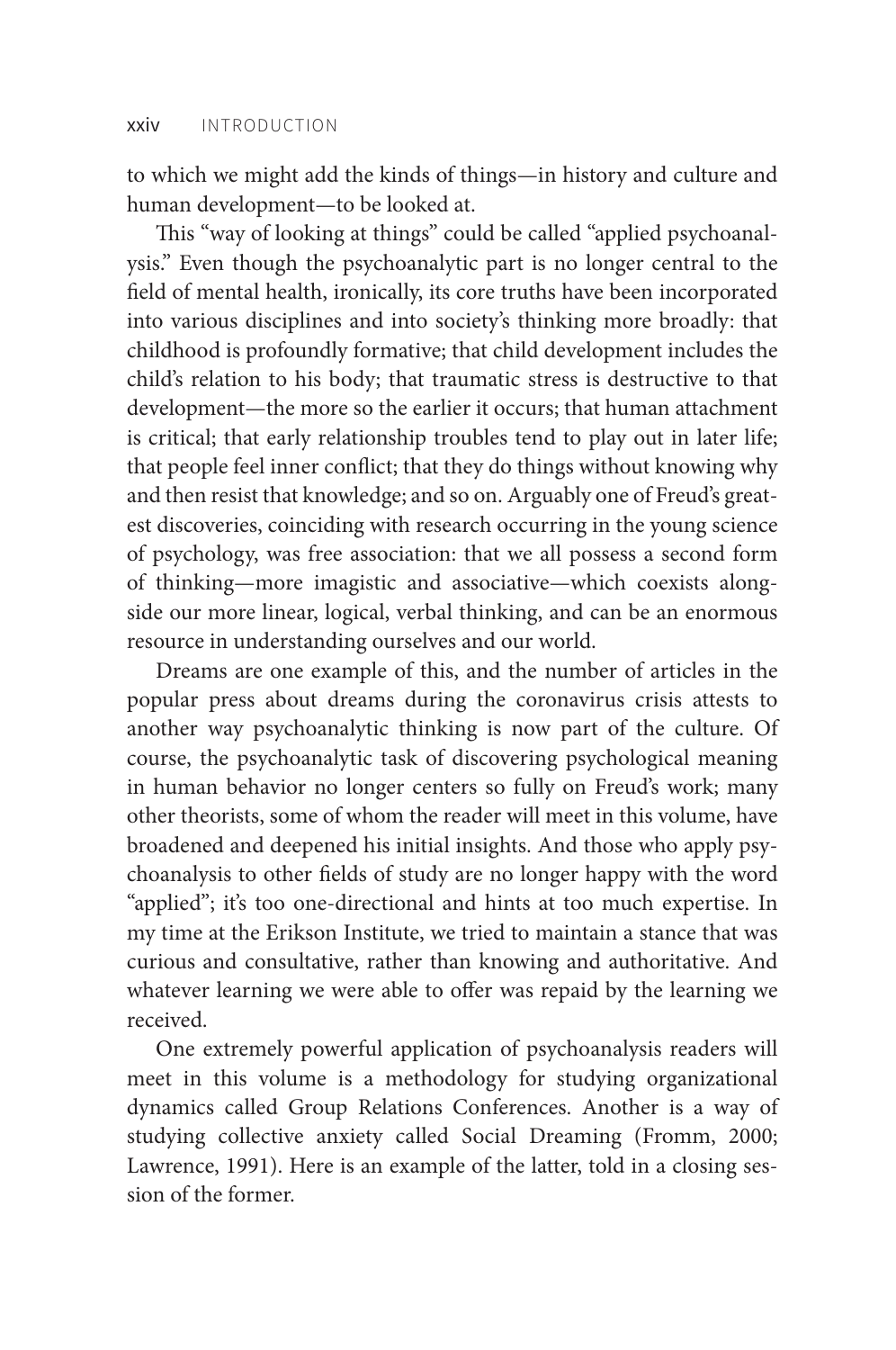There was a hospital that looked like a lighthouse. Ariel Sharon, gravely ill, was being wheeled in on a gurney. But the treatment in this hospital was unusual. People were hung upside-down for a while, and that seemed to help them get better.

The group's work on this dream—taken up for its collective meaning quickly led to a startling understanding. The conference had turned members' understanding of their home organizations upside down. They had become aware of its problematic dynamics and, to some degree, of their own unwitting participation in them. Now they were going back to the so-called right-side-up world and they were frightened! I include this story here to underline that a psychoanalytic "way of looking at things" invites us to consider the upside-down world: one in which the truth people discover through their own experience might be markedly different from what is accepted as truth in the right-side-up world; one in which the apparently rational may turn out to be deeply irrational; one in which trauma is no less traumatic because attending to it would be painful.

Following Erikson, this book is not a theoretical work on trauma, even less a comprehensive survey of that field. Rather it is a way of looking at the stories I've come across, through a lens having to do with trauma and how it plays out—travels in one form or another—over time. In that last conversation, a very old Erik Erikson was characteristically modest—even, I thought, nostalgic about the wandering young man he once was—when he said that his main hope for the Erikson Institute was that it would "give a promising person a real chance, the chance I had when I came to Riggs." This book is also a record of my gratitude for the chances I've been given to hear and tell these stories.

Actually, I had one more conversation with Erikson, in a dream more than twenty years after his death. I was about to give a lecture on his work at the University of Hiroshima, having been invited by Professor Yuko Okamoto, herself an Erikson Scholar. The night before, I was chatting with two other tourists. When they asked what had brought me to Japan, I told them about the lecture, and that I had known Erikson years before. I added jokingly but also with a touch of melancholy: "You know, I'm a bit of a relic. I shook Erikson's hand. Now psychologists shake my hand,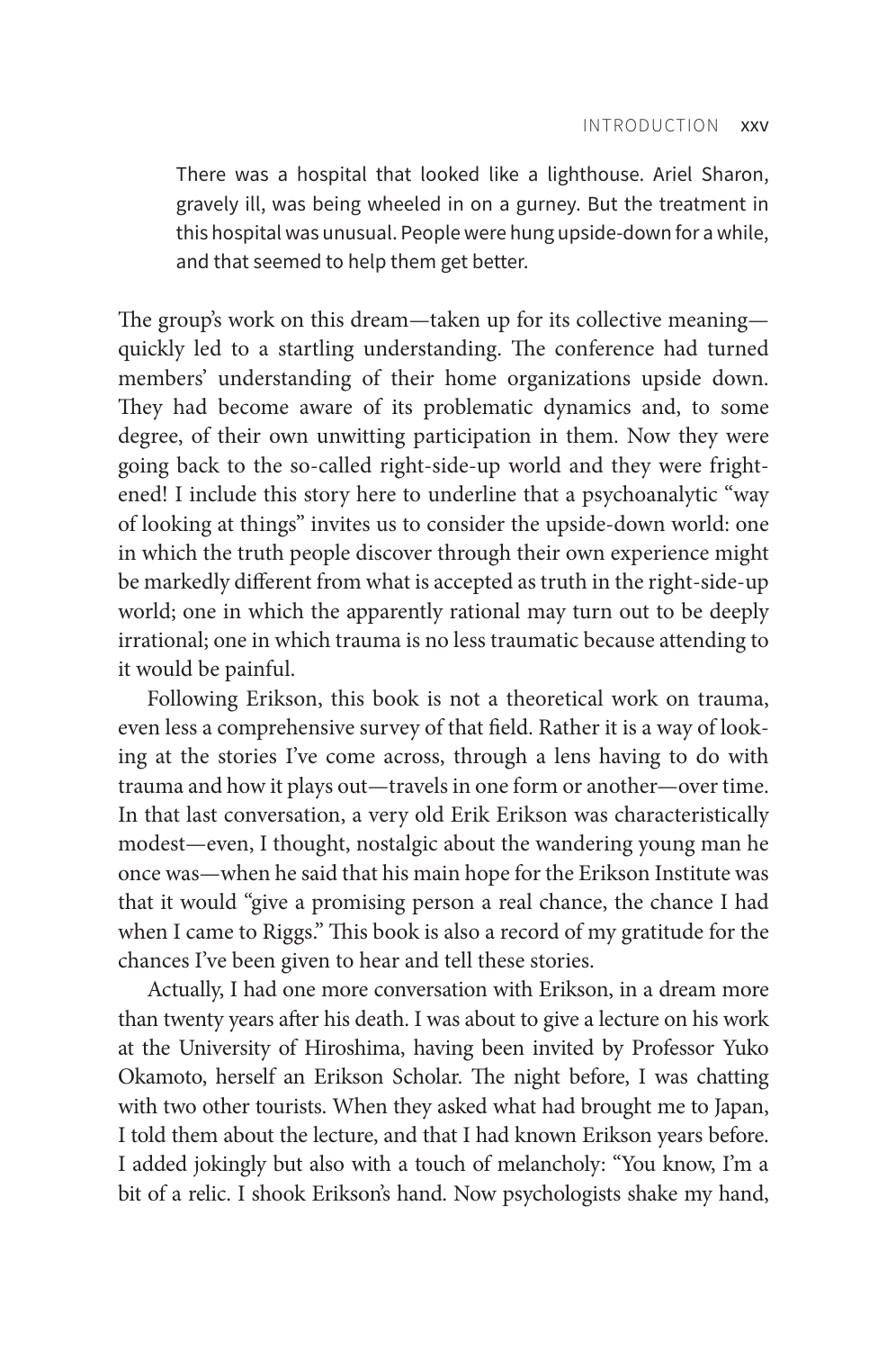and they feel something about that connection." A few hours later, I had a dream:

There was a large dinner party in Erikson's honor. When I arrived, the many guests were milling about chatting and having drinks before dinner. The atmosphere was quite festive, but Erikson was sitting by himself at the head of an empty dinner table. I felt sorry for his being alone, so I went over, said hello and asked how he was. He said that he was fine. I asked what he had been doing these days, and, to my surprise, he said that he had been "teaching in the streets."

That's where the dream ended. I immediately realized that I had been "learning in the streets" during this trip and many others, indeed during my entire time at the Erikson Institute. For which I am profoundly grateful to Erik. Only later did I realize that my melancholy matched what I imagined him to be feeling in the dream, and that his aloneness reflected a risk intrinsic to his "way of looking at things." If one truly takes up the task of learning in the area between disciplines, the risk is of leaving one's own home, so to speak—which also means leaving one's area of expertise—and being a guest—or worse—in another. Even in the realm of interdisciplinary work, V. S. Pritchett's comment in *The Offensive Traveler* (1964) is worth remembering:

By "being offensive," I mean that I travel, therefore I offend. I represent that ancient enemy of all communities: the stranger. Neapolitan girls have crossed themselves to avert the evil eye at the sight of me … And rightly: we are looking on the private life of another people, a life which is entirely their business, with an eye, that, however friendly it may be, is alien. We are seeing people as they do not see themselves. (p. 4)

"Where do I belong?" was a constant question for Erikson, a personal question from early life. So was "Where will I be accepted?" It's to his credit that he directed these anxieties toward learning about the places he didn't necessarily belong, and also—as any traveler should toward giving something back to his hosts. Ultimately, he belonged to psychoanalysis—a discipline that helps people see themselves more